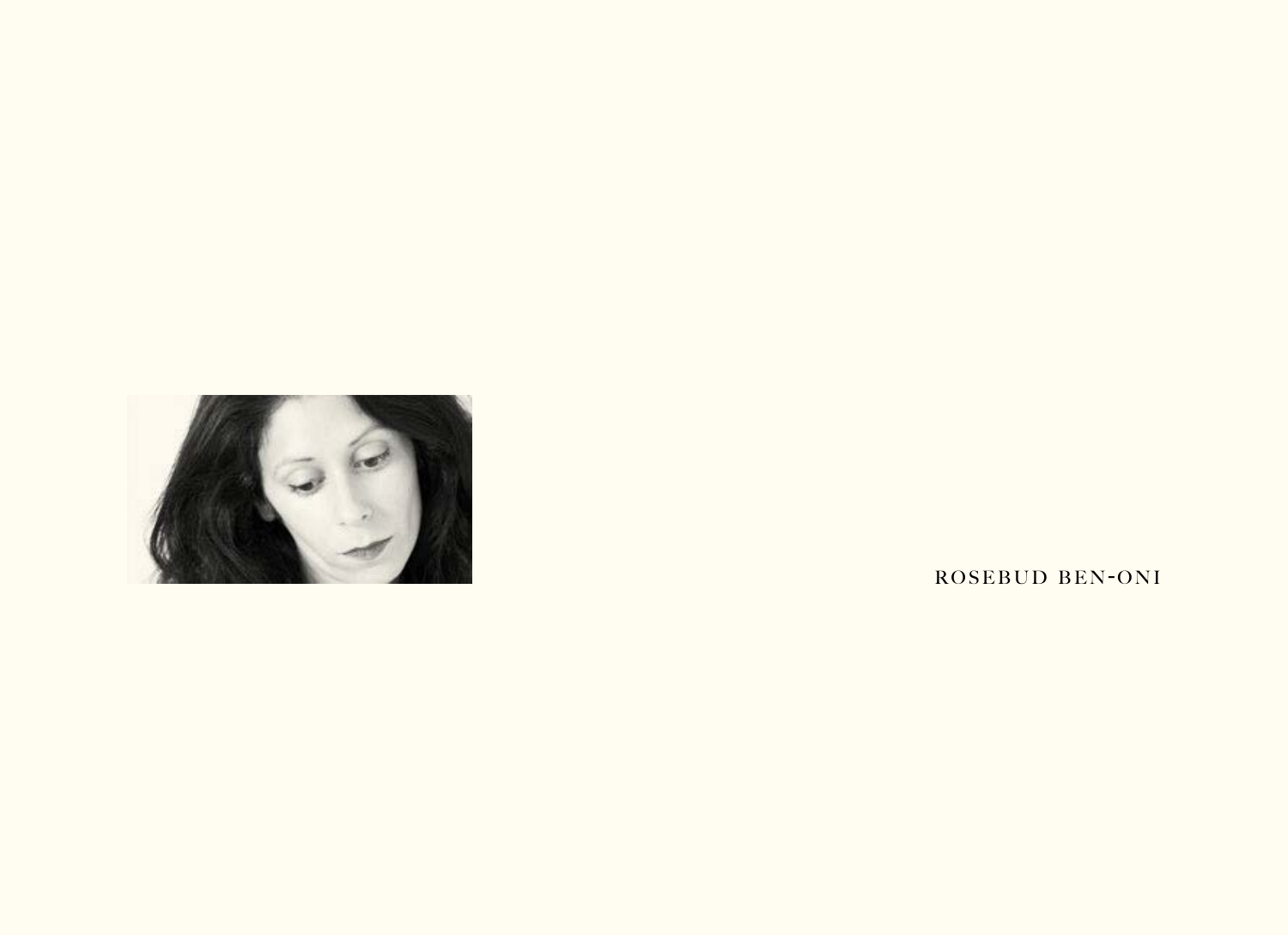## The Red Bird BEN-ONI

Ximena slows down at the edge of the Sonora desert. Besides patches of ocotillo and bristly cholla, there isn't much to see. César had reminded her to look for the ancient, towering Tamarisk tree that shades a forth of the motel.

Although they haven't seen each other in years, Ximena didn't need directions. She has forgotten nothing. She never thought she'd have to come here again. For over 30 years, César has managed the motel, which is on the outskirts of San Carlos, a small town known for its beaches, marinas and mild winters. The motel is a cheap alternative for tourists who come to celebrate Carnival in the Spring, in which prices skyrocket from Ash Wednesday until the first day of Lent.

Ximena does not care for Carnival anymore than she does San Carlos, which is only a short drive from where she lives in Guaymas, an industrial port city. Yet, every year she reads the papers to learn what's burned in

*Quema del Malhumo* during Carnival*,* to see if she agrees with others' rancor. Often it's a politician or a policy like higher taxes.

As she pulls off the main road and onto the gravel lot in front of the motel, Ximena wonders if people burn an image because they cannot change the reality. It amuses her that next year they'll do it again, though the passion of their protest never carries any lingering messages in its ashes, which vanish into the music concerts and parades, into the swelling crowds which flare with the anger of too many drunks packed together.

Ximena steps out of her car and looks around. The motel seems to be completely vacant. From the outside, nothing has changed. The dahlias are still dying in their flower-boxes hooked onto the bottom of the office windows, just as they've always been, no matter how much César waters them.

He's waiting for her at the front desk, propped up under a crutch. Although she wants to remain in the office, he insists she come inside his room where it's cooler.

Although she moved out over a decade ago, he has kept things how they once were. On one side are her old bed, a chest of drawers, and a table with two folding chairs where they'd eaten together in front of a small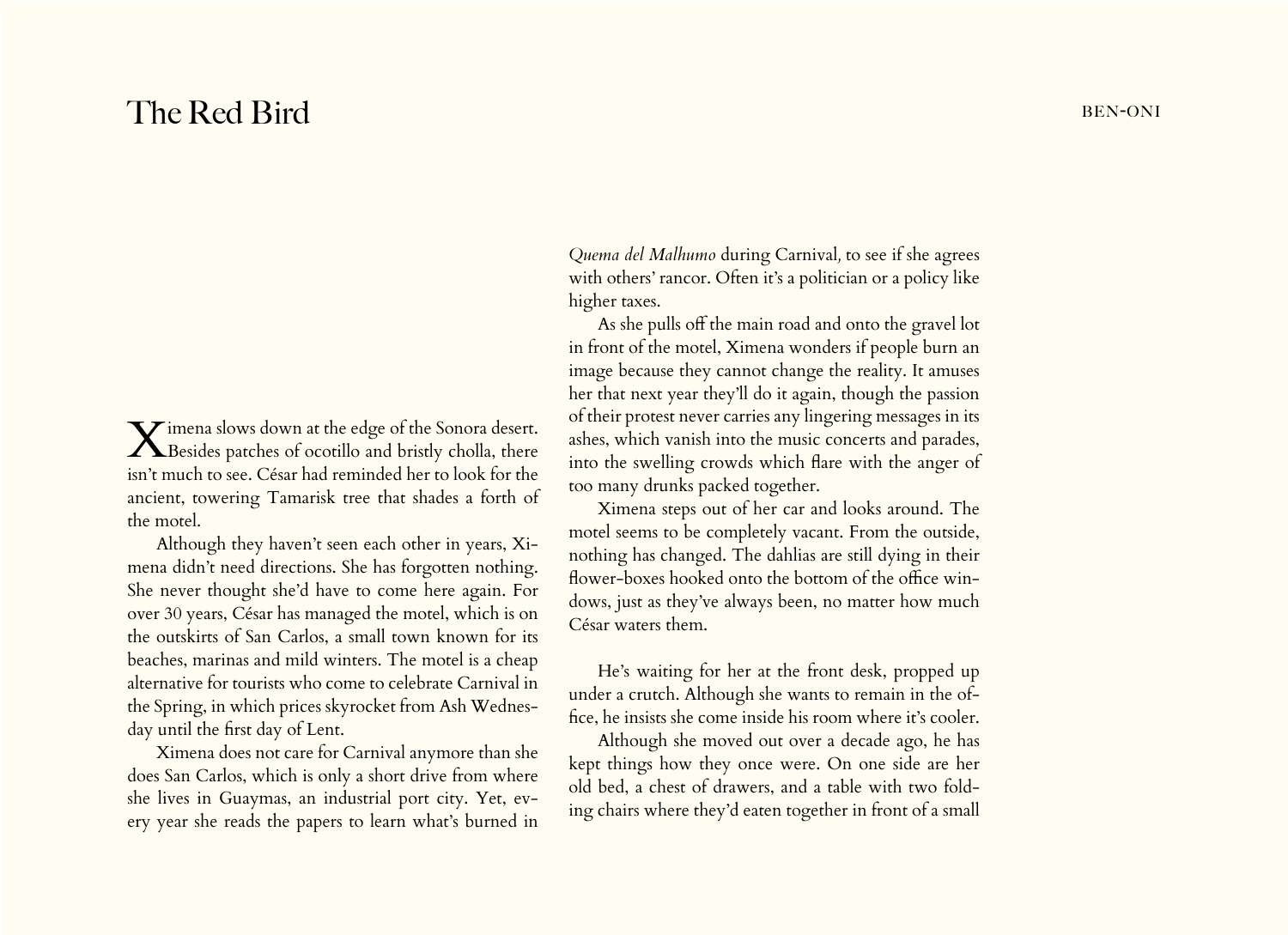window. César would leave open it in the summer to catch the night winds.

As he makes her coffee with some difficulty, she imagines that he now eats his meals at the front desk, alone and standing up. His right leg and his left arm are both in casts; his face is very swollen from the beating with a metal bat. She sits down at the table and frowns at the two small suitcases next to his chair as he tells her he'd been outnumbered five to one. Luckily, only one of the rooms had been occupied, and the guests hadn't been present, as business is always slow in late September. The bastards took everything, the register, the money from the safe, the televisions, even the towels and toilet paper from the storage closet. The motel's owner found a replacement who's coming tomorrow.

She takes small sips of the coffee. "I bought the house back, you know."

With his good hand, César reaches over for a pair of sunglasses that she'd dropped on the table. He cleans the smudges off them with a napkin, as if trying to rub out the words only seconds after she says them. She sits there quietly, and lets him.

"I don't have anywhere to go," he says finally.

"You didn't save anything?"

"Of course," he says, "but I'm responsible for the damages."

"That doesn't sound right."

"It's in my contract."

Rubbing her temples, she wonders why she took the day off for this. She works as an office assistant for a doctor who'd helped secure a bid for a place in an area of Guaymas that has been described as "developing" for at least two decades. It was the same one-story house where Ximena had been born. Left in shambles by the previous owners, an electrician and a carpenter took care of the inside while she whitewashed the outside walls. Every morning she picks out trash from her small yard of gravel and flowering cacti. Yesterday after work she bought a simple but sturdy fence of interlacing wires, and planned to put it up when she got his phone call.

"I can't get out of it," he says.

Ximena gets up and walks to his side of the room. The two-burner hot plate is still on top of a small cabinet that holds his things. Surprised to see the key in the lock, she's tempted to open it, but instead pulls out a cot wedged into the tight space between the cabinet and the wall. A pillow falls from the middle; she picks it up and dusts it off.

"You should've kept a gun," she says.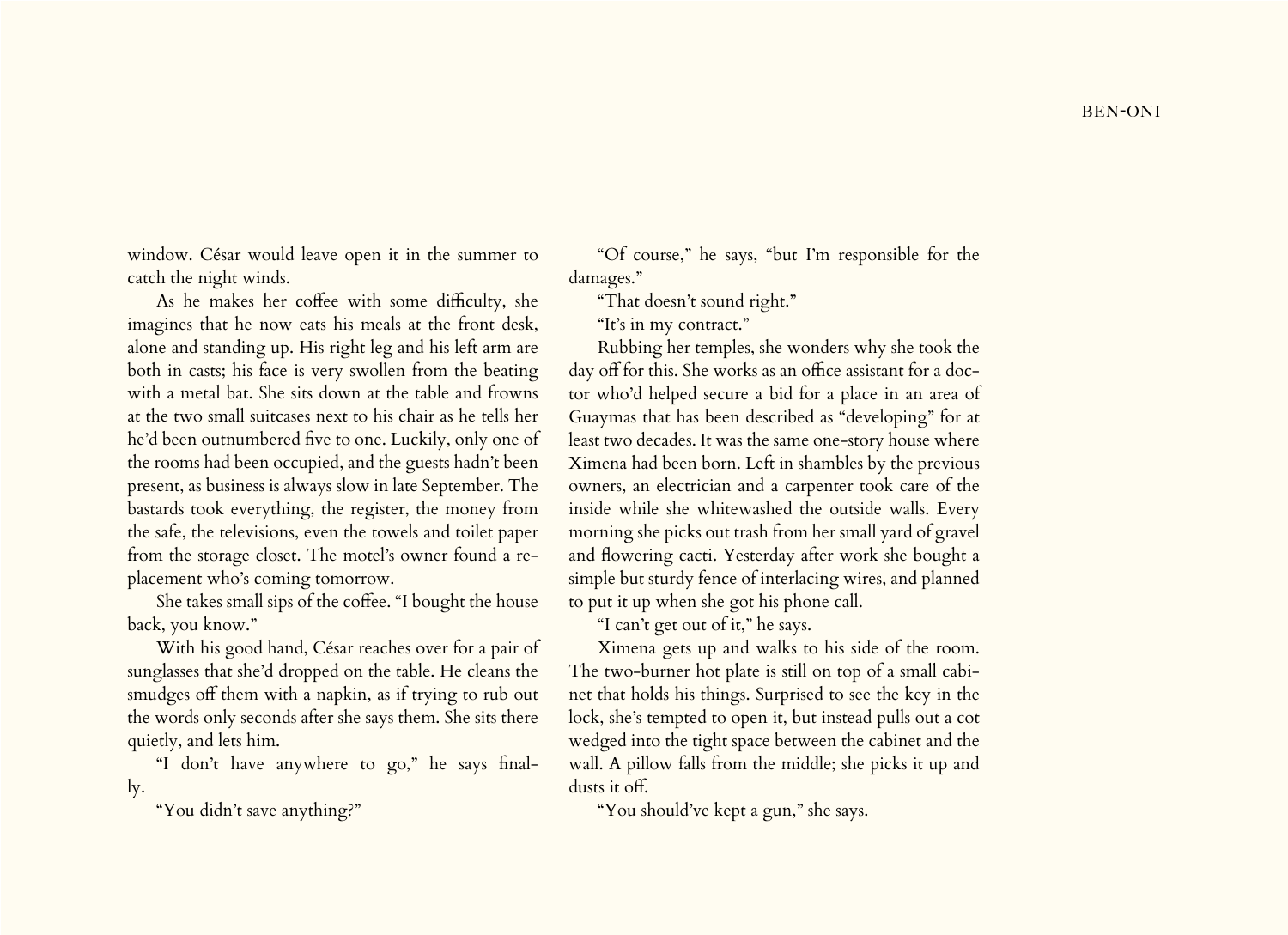César stands up. "I did." He knows the remoteness of the location made him a target for burglars and thieves, so he'd always slept with a gun under his pillow.

Ximena tries not to look too surprised. "So why didn't you use it?"

He shakes his head, and hobbles closer to her.

She crosses the room again before he can reach her. Her old bed smells of fresh soap, its corners tightly tucked-in. When she sees a large screen folded up against the wall, she turns away and goes to the window.

"I kept that too," he says, sounding farther away than he actually is, "and changed the sheets of your bed every week, in case you came to visit."

He falls silent for a moment; she hears the creaking of the cot as he sits down. Then he says: "I remember when you lugged home the screen. You'd just started high school. You wouldn't let me help you, heavy as it is. When you unfolded it and put it up, it was like you'd created another room. In a way I was proud of you. But after that, I knew not to use the table if you were home and I could not see you. "

"You've been here since it opened," she cuts him off. "You should've negotiated better with the damages."

"I'm responsible," he says.

Outside an owl lands on the old Tamarisk tree set

against the evening sky, a fiery array where an orange horizon bleeds into a deep red. The owl has something in its claws that it begins to devour. She remembers that owls often hunt in the cacti and scrub, and like to eat their prey in the tree. Never has she seen an owl dive and come up without something in its talons. Lizards. Snakes. Rodents. Even smaller birds. Ximena never liked eating birds, not out of a particular fondness for them.

Seeing the carcasses of chickens strung up in the market reminds her of when her mother lost her mind. After days of not leaving the house, she'd taken Ximena to a plaza in San Carlos and pretended to feed the pigeons with the tourists. Then she trapped one with her skirt and broke its neck. She did the same to another. The tourists picked up their children in their arms and left the plaza quickly.

Humiliated, Ximena wanted to run away but was afraid to leave her mother, fearing what she'd do next. Ximena tugged on her mother's skirt, dotted with pigeon shit. Cradling the dead birds in one arm, her mother took her hand and they went home.

Ximena said that she would not eat them, but her mother wouldn't answer. She sat at the table, still cradling the pigeons. Then she cried quietly to herself, disappointing Ximena even more than she already had.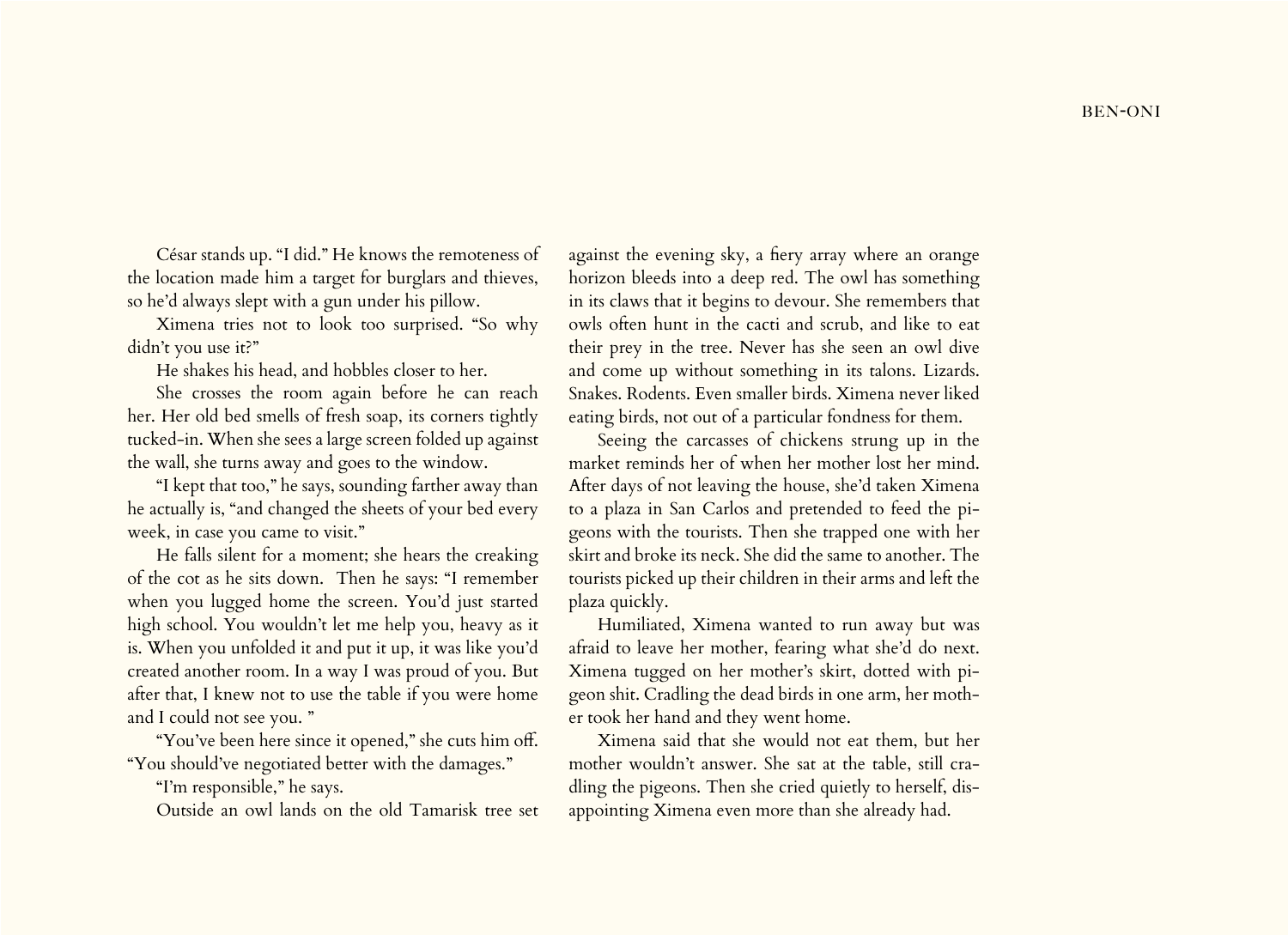There were many things to which she never agreed, Ximena thought to herself at the window. She never agreed, and yet they became her responsibilities.

They soon fall into a routine. César waits for her to come home, having spent the day watching television and struggling to turn the pages of a newspaper. He now does everything with his right hand, and the doctor has made no promises that once the cast is off the other hand will be of any use.

After he moves in, he tells Ximena that night one man found the gun in the cabinet before he could get to it. Then another kicked him in the back and held him down with one foot. The third examined César's gun and declared it was better than any of theirs. Then he cocked it and asked César which hand he wrote with.

Unfortunately, César told the man the truth. He watched as they splayed his hand before him and smashed it with a hammer.

The only hope for his hand, the doctor has said, is the pain he feels. The nerves are not dead. But César tells her that he cannot locate the exact spot of the pain, which scatters from the tips of his fingers to his wrist. At first the pain was so bad he'd pass out. Now his entire hand itself is a deep throbbing, the points of pain threading together.

 He's not used to being idle, he tells her when she catches him trying to clean the house, even after she asked him not to. His insistence only increases her resentment. He hadn't been so gracious when, just before Ximena graduated high school, her mother had fallen ill. Not yet forty, the woman died of pneumonia, twisting the sheets of a cot in a *Cruz Roja* hospital. César had not come with Ximena then, and she'd never forgotten this.

Looking exhausted from a long day at the doctor's office, Ximena cooks his food, mashing it up to make it easier for his stomach. It's still healing from where a knife had nearly pierced straight through.

As he eats, Ximena sits down and pretends to read the paper. She has no focus these days. Sometimes when he tries to talk to her, she looks at the remaining strands of hair on his head, and wants to curl up in someone's arms and sleep a long time.

When César asks her about her day, what was her boss like, what did she eat for lunch, she knows that he too is pretending. His focus is too sharp and too unkind, and his eyes linger along the deep lines around her mouth, the wisps of gray at her hairline, her cracked, dry elbows. She is only 28, much too young to have aged so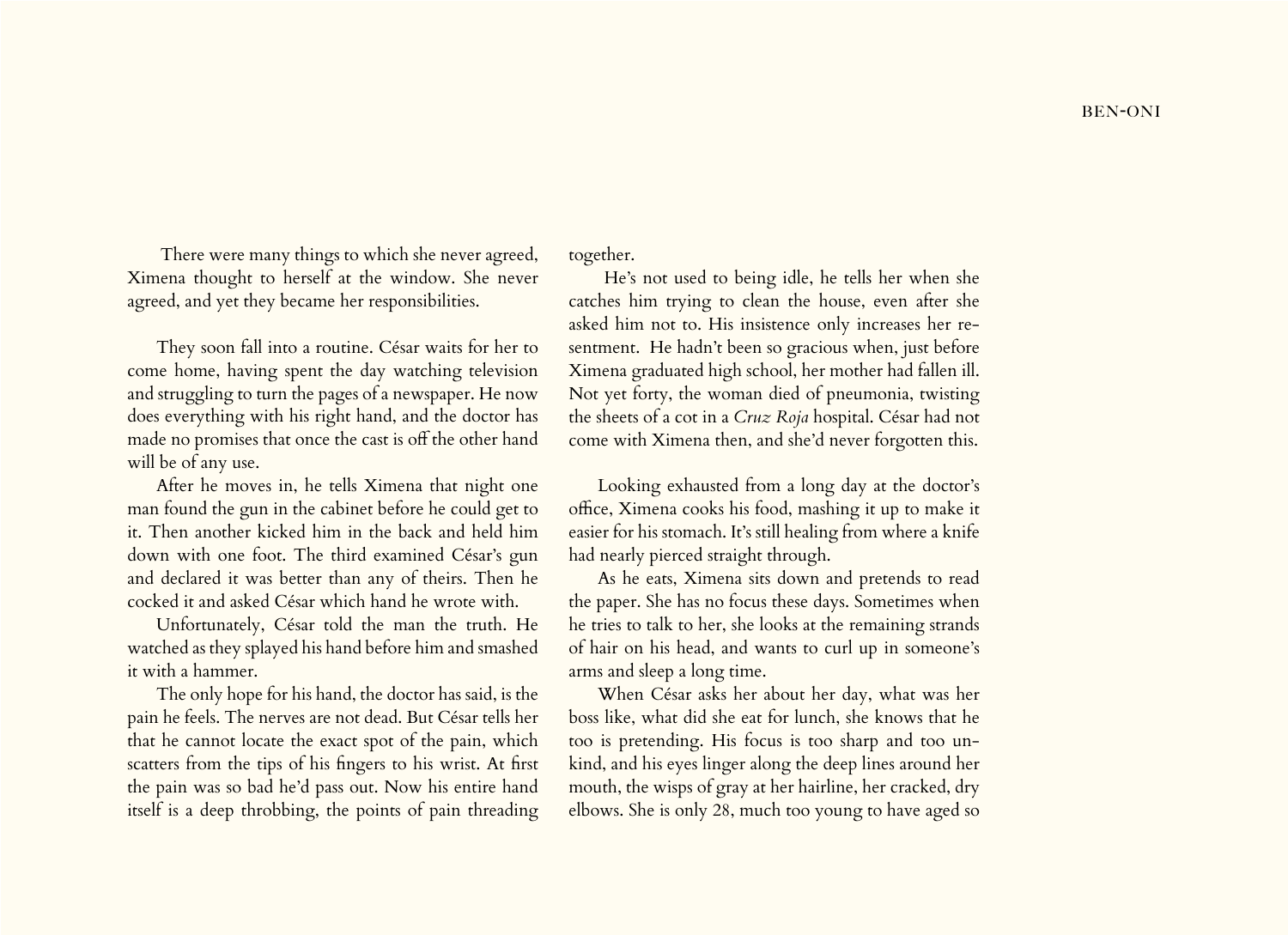much.

She sees how he's looking at her and wants to continue to pretend; he does not. One night he promises to put off his own death until he finds her a decent man. The next night, he tells her that he deserves this long, painful recovery for all the wrong he's done. For it isn't love but guilt that keeps his heart beating. And yet, he adds in the same breath, he doesn't feel guilty about what happened to her mother. If he had to do it again, he'd make the same decision.

Ximena never responds to any of it. His explanations are full of contradictions, and she knows in her heart that it's all too late. For her, for them. It's in these moments he tries to reach her that remind her of her loneliness.

One night, as she's doing dishes with her back to him, César tells her that he had expected to be treated with suspicion and contempt. But he hadn't expected she never eat with him, that she'd put him to bed and then start all over in the kitchen. He hadn't expected that she'd harbor him like a fugitive unable to start his life over, waiting for him to rob her blind and then make a run for it.

Ximena turns around and sees that he's looking at his useless hand. César wonders aloud if it was the same one that she'd taken for the first time as a toddler, without thinking of what she was doing, without needing to know just who he was. He wishes she could do it again. But there is nothing natural at all between them. He had seen her so little in her childhood. He hadn't been there for her first word, her first steps, her first taste of the ocean. She was already ten by the time she came to live with him.

Rolling her eyes, Ximena turns back around, but he goes on, and she can hear the tears in his shaky voice: It's no wonder he can't remember if it was the same hand that now made her life so difficult.

He hopes that it isn't.

The dreams begin again. She hasn't had the dreams in years, but now almost every night they chase her: her mother, hair wild and clothes unkempt, the savage gulls, and the red bird too which still shrieks like a drowning woman. She dreams of the days before César Reyes took her away from her mother, when Ximena spent almost every weekend at the beach. Her mother wasn't fond of the touristy beaches of San Carlos, and preferred to stay closer to the fishing docks of Guaymas.

She does not dream new dreams, but memories, of the gulls that steal food from her in broad daylight, the steam that arises from her emptied hands, the thick, wet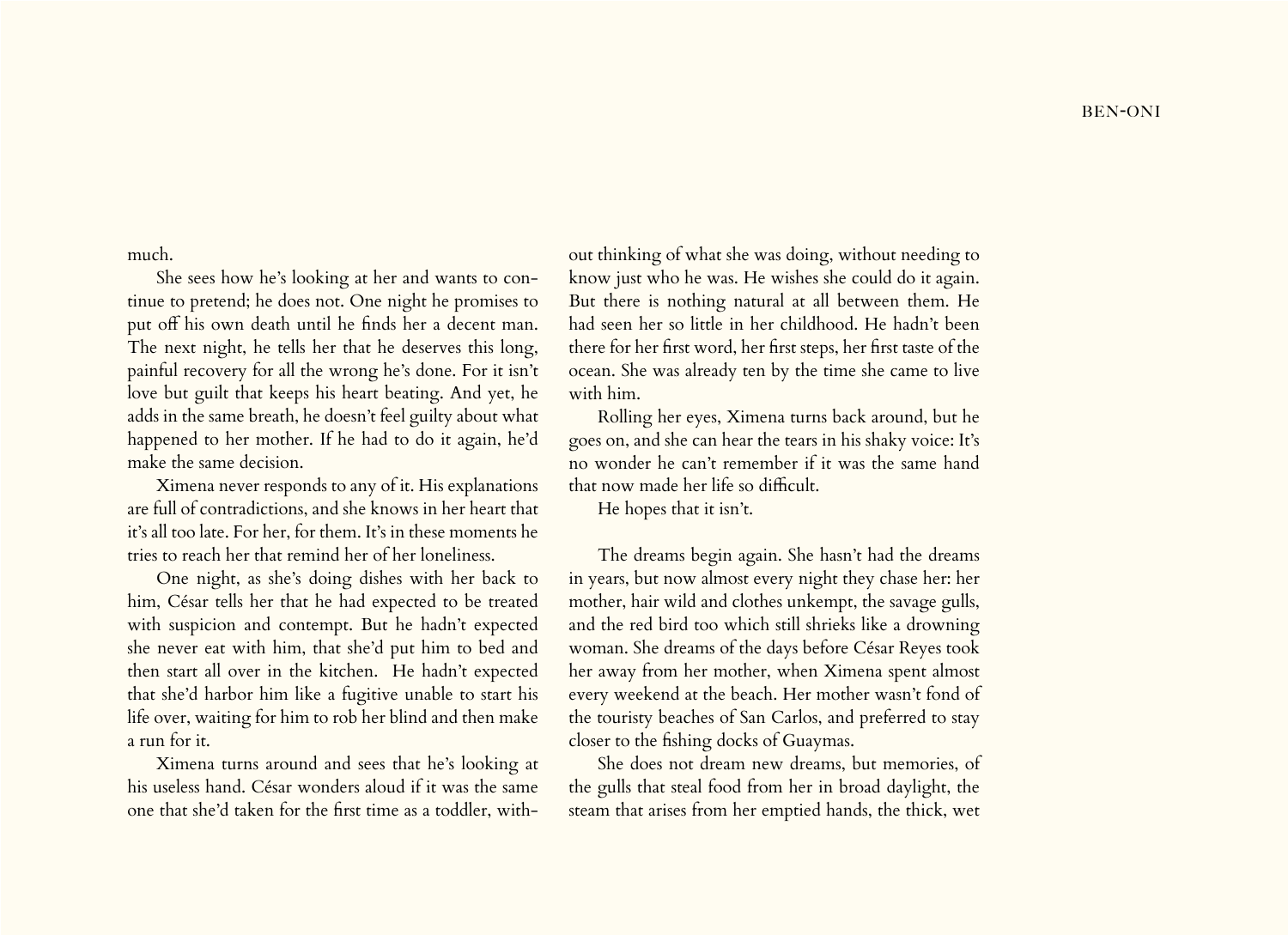air clinging to her naked back, the sweat gathering in her belly-button. She yanks up her pants, as her mother buys them one size too big so she'd wear them longer. The bottom hems are always unraveling, and whenever she pulls at the loose strings, her shorts fall to one side. If her mother sees Ximena's underwear showing, she pulls them up hard and fast, causing Ximena to wince in pain and feel safe again.

She dreams that César Reyes is still a Sunday night call at the motel; she nor her mother ever say much to him. They only sees him twice a year when someone comes to relieve him for a few days.

Ximena doesn't like it when César Reyes comes to their house. Her mother keeps the windows shut, and dresses Ximena in stiff, starched dresses. They eat sitting at the table. Most of all, she doesn't like it when César Reyes takes her spot in the bed next to her mother. Ximena has to sleep in the smaller bedroom by herself which they use for storage. No matter how much she and her mother clean, it is always dusty and smells like rotten fruit.

After he leaves, Ximena and her mother are uneasy around each other. They immediately go back to the beach and try to act like nothing has changed, but often Ximena goes looking for trouble, and her mother seems too ready to punish her.

One time her mother catches her digging up corroded batteries in the sand. Soft, mealy rust stick to Ximena's fingers, stings her lips, and freezes her tongue so she can't defend herself. Her mother slaps her and throws her headfirst into the water, bending her at the waist. Back and forth, she immerses her head and her hands, until the surf knocks her down.

When Ximena cries out, she's choked by a brackish burn that takes away her nose until her mother pulls her up again. She wraps Ximena in her skirt and then pokes her ears with her smallest finger, cleaning them out until she hears the screaming of the gulls above the rolling surf and Ximena awakens in the middle of a scream, her fist clinched. Outside the rain pounds her gravel garden in hard, grey sheets, and she reaches up to shut the window above her which has blown open.

When she falls back into bed, she's startled to find him standing at the door, the dim light from the hallway thinning him out, making his face seem even more sunken.

He hobbles in and reaches for her hand, which she slaps away and turns on a lamp. Her throat still stinging from the brine of her dream, she folds her arms and glares at him, willing him to return to his room.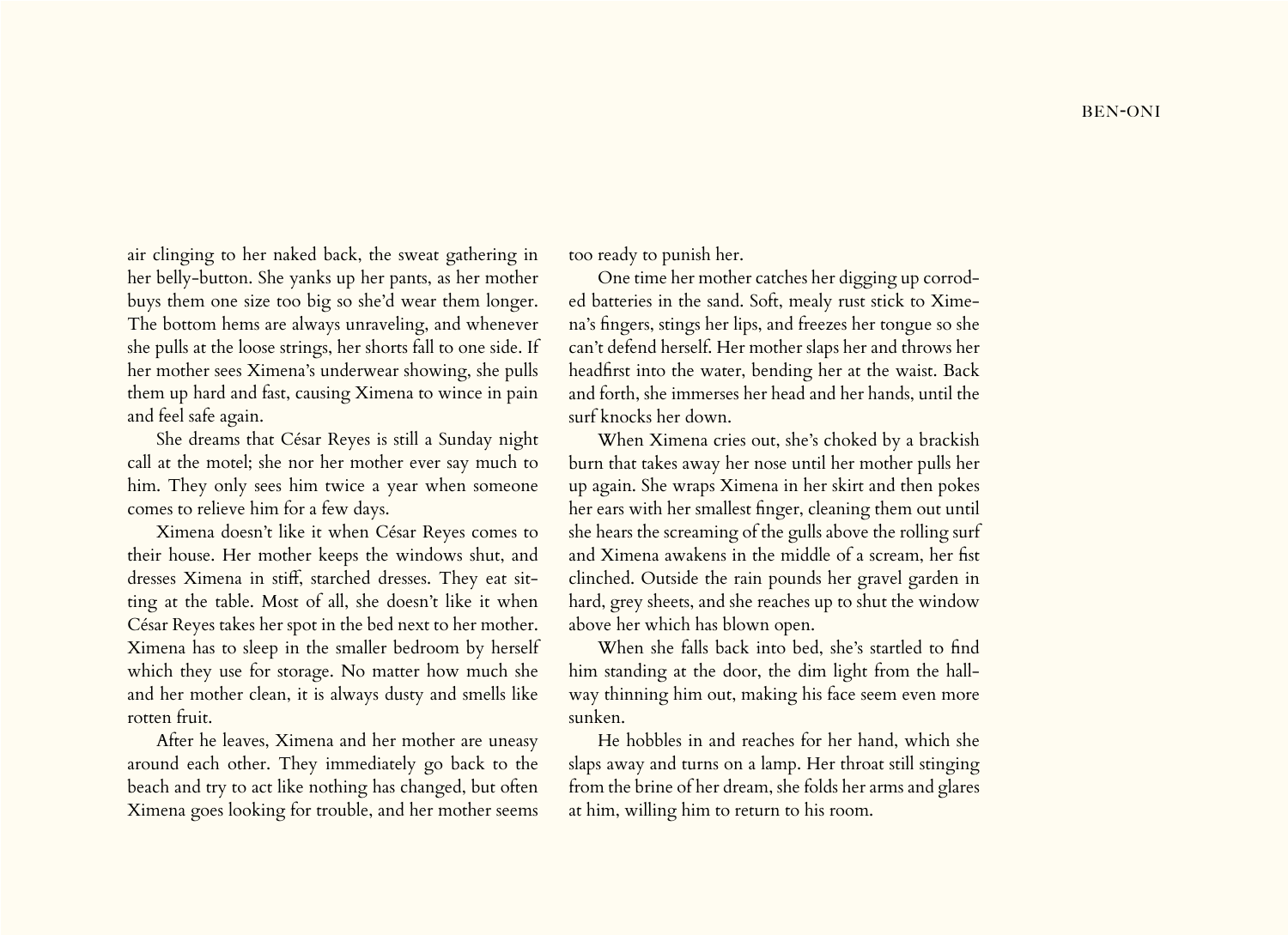With his good hand, César wipes his eyes and then reaches over for her sunglasses which she's left at the foot of the bed. He cleans them with his t-shirt.

"I don't have anywhere to go," He says again, trying to look her in the eye, but she withholds it until she sees he is losing focus. He drops her sunglasses; suddenly he isn't so brave anymore. He turns away from her, his face flushed with shame.

Ximena makes him stand up, fighting his stiffening body to feel if his diaper needed to be changed.

The next morning she oversleeps, and blurry-eyed, her head pounding as if she'd drank too much, Ximena rushes to make him breakfast. She calls out to him several times, but he doesn't come to the kitchen.

She sweeps into the room, throwing open the door so hard the knob leaves an indent in the wall. He's still asleep. She calls to him from the doorway, the side of the bed, shakes him by the shoulders, by his sides. She can't get him to wake up. She takes him to a hospital in San Carlos, which caters to wealthy retirees from the U.S and Canada, knowing he'll protest the expense later. A doctor tells her his blood pressure has fallen dangerously low due to a new antibiotic. He'll be fine, but due to his condition, they want to keep him overnight for observation.

Ximena thanks him, and says she had to go home

and change; she's almost three hours late for work.

At the office she misplaces several charts and schedules two patients at the same time. After lunch she throws up in the bathroom. The other office assistant hands her a bottle of water, and traces with a bony finger the dark circles under Ximena's eyes and her wild, uncombed hair with a smile. Ximena stares at her. The assistant raises an eyebrow and asks her if she's finally got herself a man. Then three lines ring at once, and relieved, Ximena answers the phone just as a new patient comes through the door.

César is still sleeping when she goes to the hospital after work. She sits down on the side of his bed and closes her eyes. Outside the hospital she thinks she hears them. She has heard them all day— the gulls. She needs to sleep through one night or she'll go mad with their cries; they have a vengeful streak that separates them from other birds. It takes just one harassed gull to incite a sort of mob rule among them. She has forgotten nothing.

She closes her eyes and watches as a flock backs a stray, skinny dog into the surf after it tries to attack a young chick. The gulls keep the dog at bay for almost an hour, pushing it deeper into the water. A small crowd soon gathers, mostly fishermen and some of the women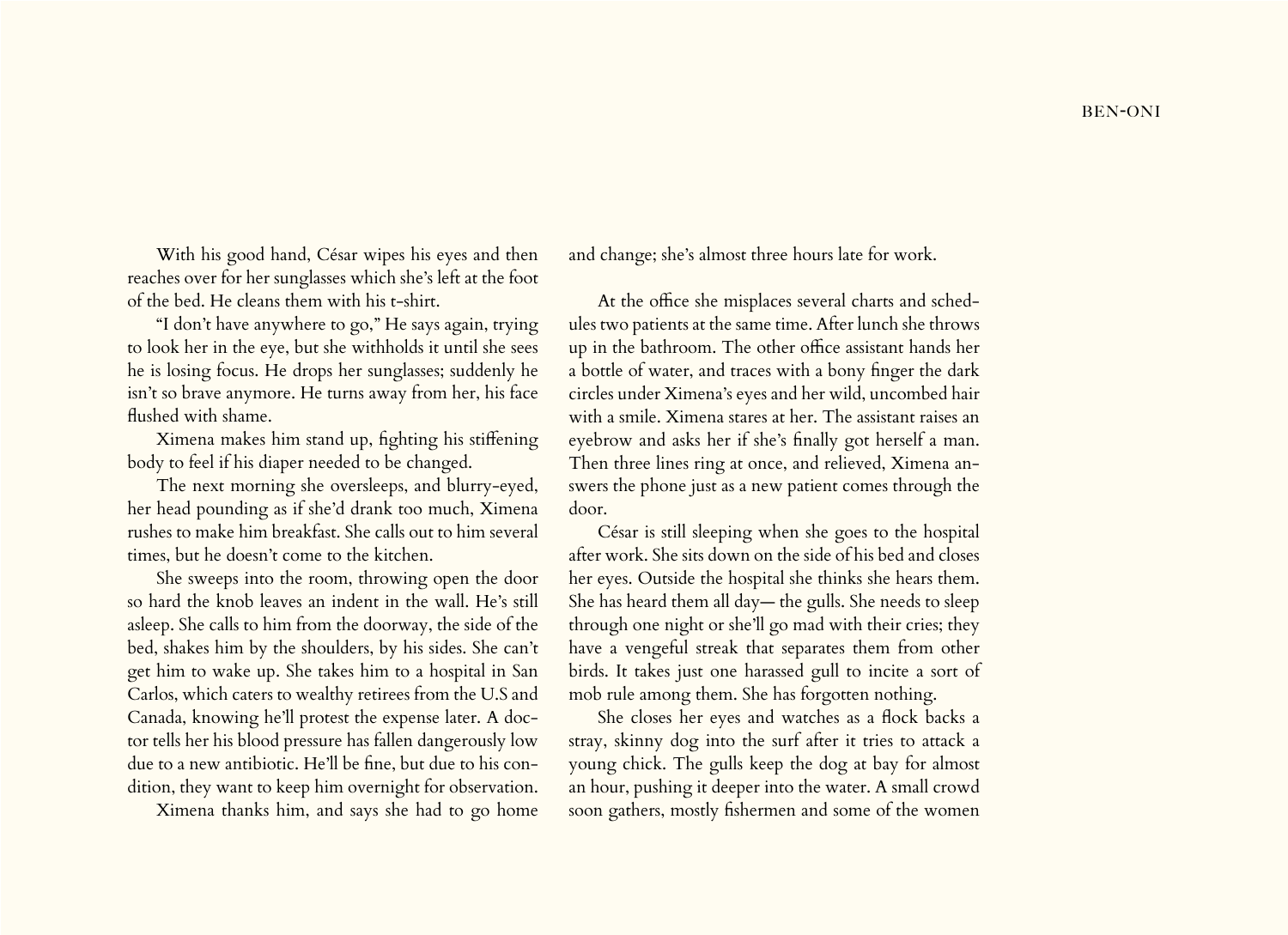who sell their catches at small stands, as the gulls circle from high above until a rising tide lifted the dog high into the air.

The crowd draws in a collective breath as the wave pulls the dog under for good, and then everyone cheers. Soon most lose interest, and suddenly Ximena feels her mother squeeze her shoulder. She tells Ximena to wait right there, and sneaks off with a tall, dark man, laughing so hard her head seems to tilt all the way to her back.

Ximena sits in the sand. As it grows dark and her mother still hasn't returned, she notices that long after the dog is taken-- that even after the last of the fishing boats is pulled in and the sun has faded-- that even then the gulls continue to circle above the waters where the dog disappeared, their cries cutting across the clear sky.

A nurse pokes her head in to announce visiting hours are over. Startled, Ximena jumps from where she's fallen asleep on the side of his bed. She checks the clock on the wall; it's past midnight. César must've awaken at some point and then fallen asleep again, because their fingers are so tightly intertwined there's nothing to do but wake him so he'd let go.

In the hallway she runs into the doctor who tells her

that César's casts will be taken off tomorrow. Soon she can reintroduce him to solid foods and start some light exercises.

Ximena nods and asks if she can pay for everything upfront. Then she goes home and sleeps terribly. She doesn't go to the hospital the next day. After work she comes home and picks out the trash for her gravel yard, most of it carried by the wind, and then remembers she has not yet put up her fence. She feels very exposed and is still cleaning up the yard when the hospital calls; César Reyes was discharged that afternoon and is still waiting for her.

Ximena drags herself into her car and drives to the beach. She has avoided it since her mother died. It's late, and the last of the fisherman are coming in, their small boats full of the last day's catches. Her phone rings again, and she silences it and leaves in the car.

She walks along the surf, taking gentle steps. This is how her mother taught her to walk on the sand, on the tips of her toes and never letting the heel come down, so she won't leave a complete footprint behind. Night is falling and seagulls in the dim sky swarm over the fishermen. Ximena watches them butcher the fish right on the sand, leaving behind the scales and guts which a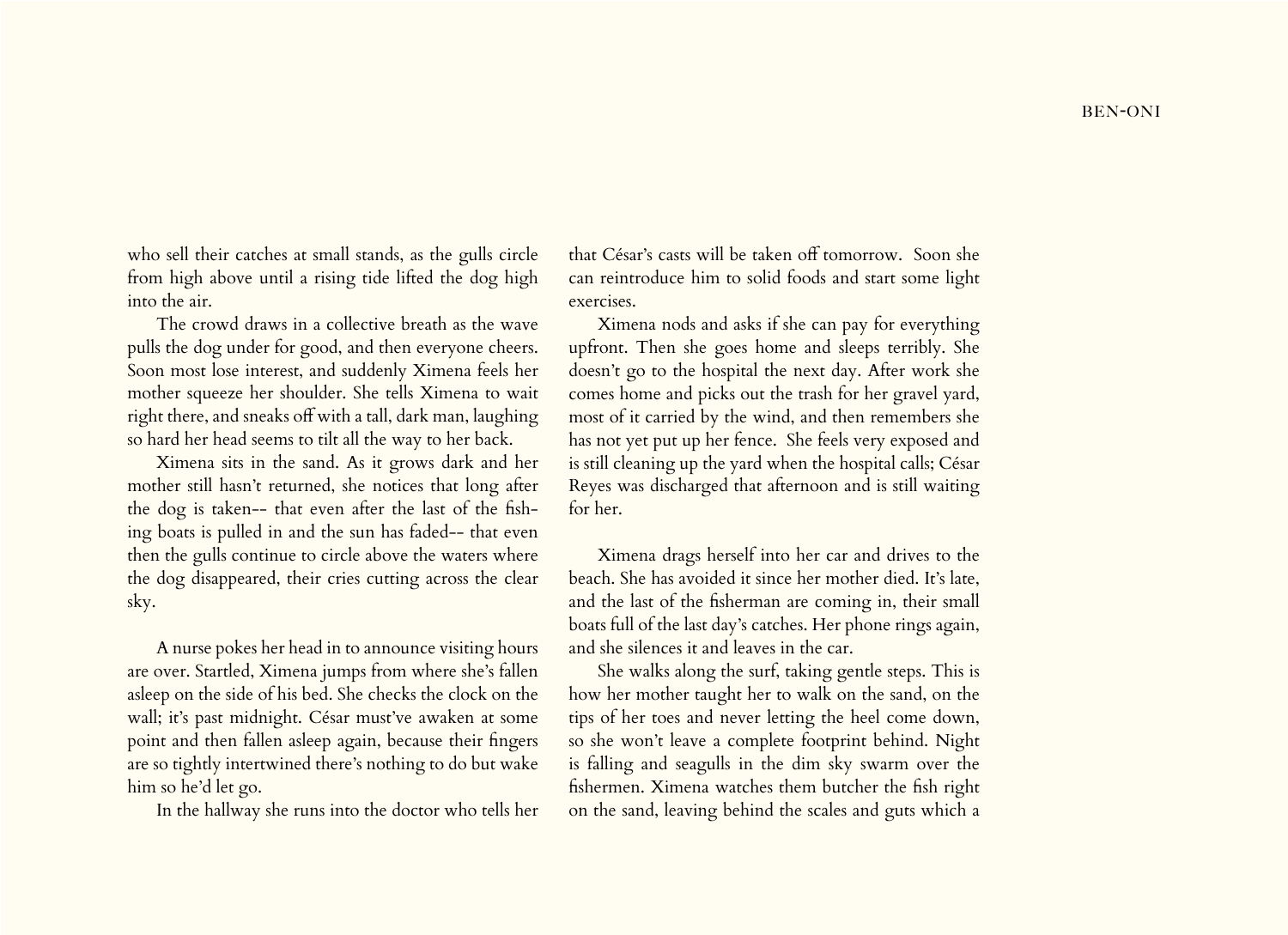flock of gulls fight over with other birds. The cry of the gulls will always frighten her. Sometimes she thinks they know what her mother has done. She closes her eyes and the ocean drowns out the distant ringing in her ears, the waves breaking hard and sudden as the tide rolls in, and she is very alone, and her mother has stopped taking her to the beach.

Instead her mother takes her to the fisheries where men with heavy-gloved hands eye her with a state of urgency and then she disappears with the same tall, dark man.

She leaves Ximena alone and some of the men bump into her as if she's not there and others who look at her with the same state of urgency. Ximena finds a dark corner to wait, hidden from view by the various catches of the day, tuna and hake and mackerel and manta rays. She feels sick when she sees a manta out of the water; to her, its dried-up body looks like the shell of an emptied soul.

She's glad that she never has to eat the popular *cahuamanta,* a dish made of manta rays and vegetables. But this is because her mother despises the mantas, that these strange creatures were angels who fell into the sea because they sinned in Heaven and grew horns and tails like the devil. They swim alone for most their lives, and cannot sting or bite, their fins but sad remains of naked,

torn-off wings, each mouth a silent void, surviving on the basest elements.

Ximena cried when she first heard this, and her mother fixed her with an icy gaze.

 *Why else*, she asked her, *would God have made a creature so defenseless, but in the same nature of sharks and stingrays?* 

Ximena still does not know what makes a sin a sin and does not ask and only when she hears her mother calling for her does she come out of her corner and sees her mother now has the urgent look in her eye, as if the man has passed it on to her, for now the man looks calm and happy and walks in front of them as if her mother doesn't exist anymore.

 Her mother grabs her hand and they walk home quickly. Ximena hears a jingling in her mother's pockets, the coins ringing out loudly against the clatter and commotion of the fishery. She uses the coins to buy Ximena an ice cream and this continues for almost a year until one night, at the beginning of Carnival, the tall, dark man doesn't show up. Ximena and her mother walk around the docks and the fisheries and the beach until another man, who was grizzly and half-blind, approaches them and tells Ximena's mother not to come back to these parts again. He leaves without another word, and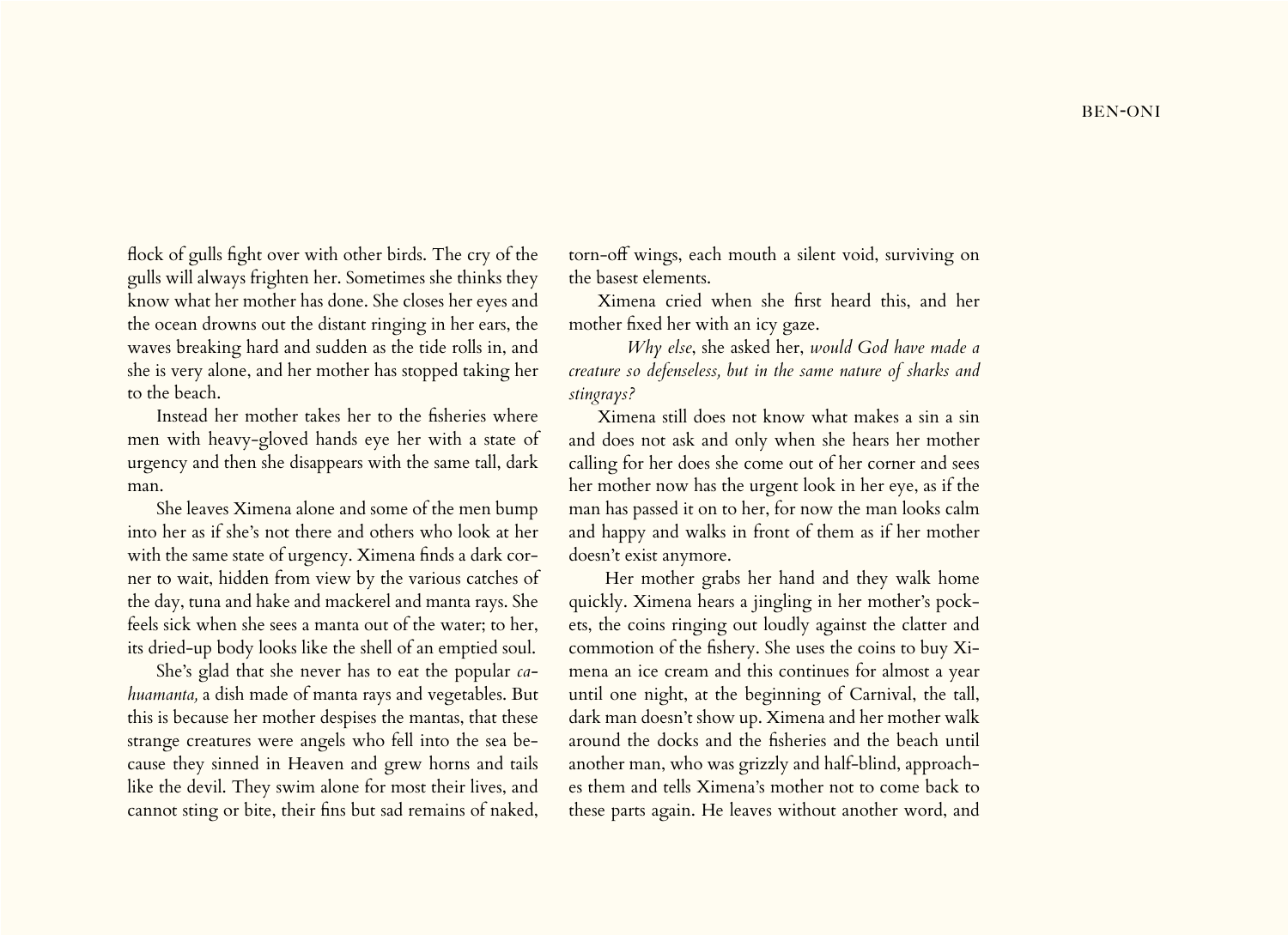her mother stands there, looking out at the sea. Then she walks away and Ximena follows her, holding up her pants, as her mother begins to trudge into the surf. Her steps leave deep imprints in which Ximena's little feet fall into.

The tide is rolling in and her mother keeps going until she's chest deep. Ximena hesitates at the shore, feeling very scared when something sharp digs into her foot and she screams. Her mother, as if snapping out of a trance, looks back.

Boring into her tender skin with little claws is the strangest-looking bird that Ximena has ever seen. Her mother fights the rough waves and soaked to the bone, falls on her knees and picks it up gently. The fledgling is a dull red color, all bones and dirt and fuzz. It peers up at them with little black eyes.

The next night they stay home, away from the docks and her mother feeds the fledgling from a medicine dropper and keeps it warm in a box with one of Ximena's socks and some shredded paper and she looks after the little bird until its feathers grow in bright red and coarse to the touch. She can't tell Ximena what it was. She's never seen a bird like this, and soon becomes afraid of it. At this point, everything has fallen into disarray. The whole house smells as bad as the storage room. Her mother has stopped bathing, and no longer checks to see if Ximena's underwear is showing, although Ximena has pulled so much at the loose strings that the hems unraveled up to the knee. Her mother's mind seems to be unraveling as well. She stops talking altogether and sleeps during the day and most of the night. Ximena tries to take care of the red bird, but after her mother eats the pigeons, it starts shrieking, sounding like a woman drowning in the sea. Her mother sticks it in a rusty coffee can and wouldn't let Ximena feed it.

A few days later, on the first day of Lent, César Reyes comes to the house with the old, grizzled man who chased them from the docks. He takes Ximena away from Guaymas, he takes her away from the sea, she never saw the red bird again, but still they chase her, her mother and the bird are chasing her along the beach, and the seagulls wail above from where they've drowned the dog, until the red bird catches her in its claws and bursts into flames and consumes the edges of her dreams where the waves stretch on and on, and yet where the waves cannot reach. From the darkness emerges the bony, dirt-covered fledgling, hobbling alone, abandoned against a scorched wasteland where her mother wanders the burnt patches of soot and ash, looking for her sea full of shrunken angels, a sea that washes any mark they leave behind, but